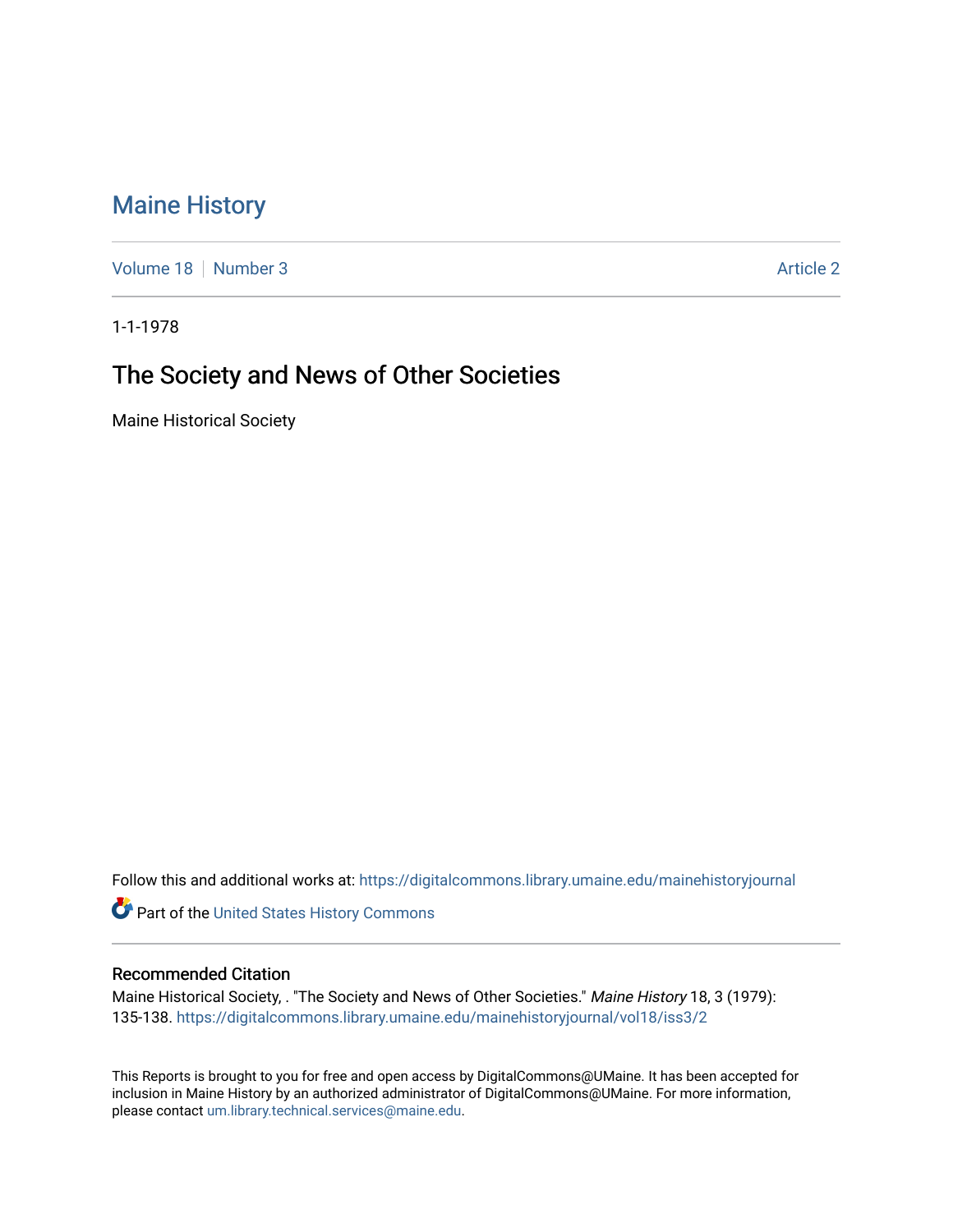### THE SOCIETY

In an effort to cope with the financial burdens imposed by the continuing inflationary spiral, the Standing Committee has reluctantly voted to institute the following dues structure for membership in the Society:

| Active (Individual) | \$15.00 |
|---------------------|---------|
| Sustaining          | 30.00   |
| Family              | 25.00   |
| Corporate           | 50.00   |
| Student             | 7.50    |
| Life                | 250.00  |

In addition, the Library use fee for non-members has been increased from \$1.00 to \$2.00, and admissions to the Wadsworth-Longfellow House have also been increased for the forthcoming season. The new admissions schedule is as follows:

| <b>Adults</b>        | \$2.00 |
|----------------------|--------|
| Children (under 16)  | 1.00   |
| Families             | 5.00   |
| <b>Student Tours</b> | .25    |

Members of the Society continue to have free access to the Wadsworth-Longfellow House.

In commemoration of the 200th anniversary of the famous Penobscot Expedition of 1779, the 157th Annual Meeting of the Maine Historical Society will be held in Castine at the Maine Maritime Academy on Saturday, June 16th. Following the business meeting and luncheon, Steven Brooke, chief conservator of the Maine State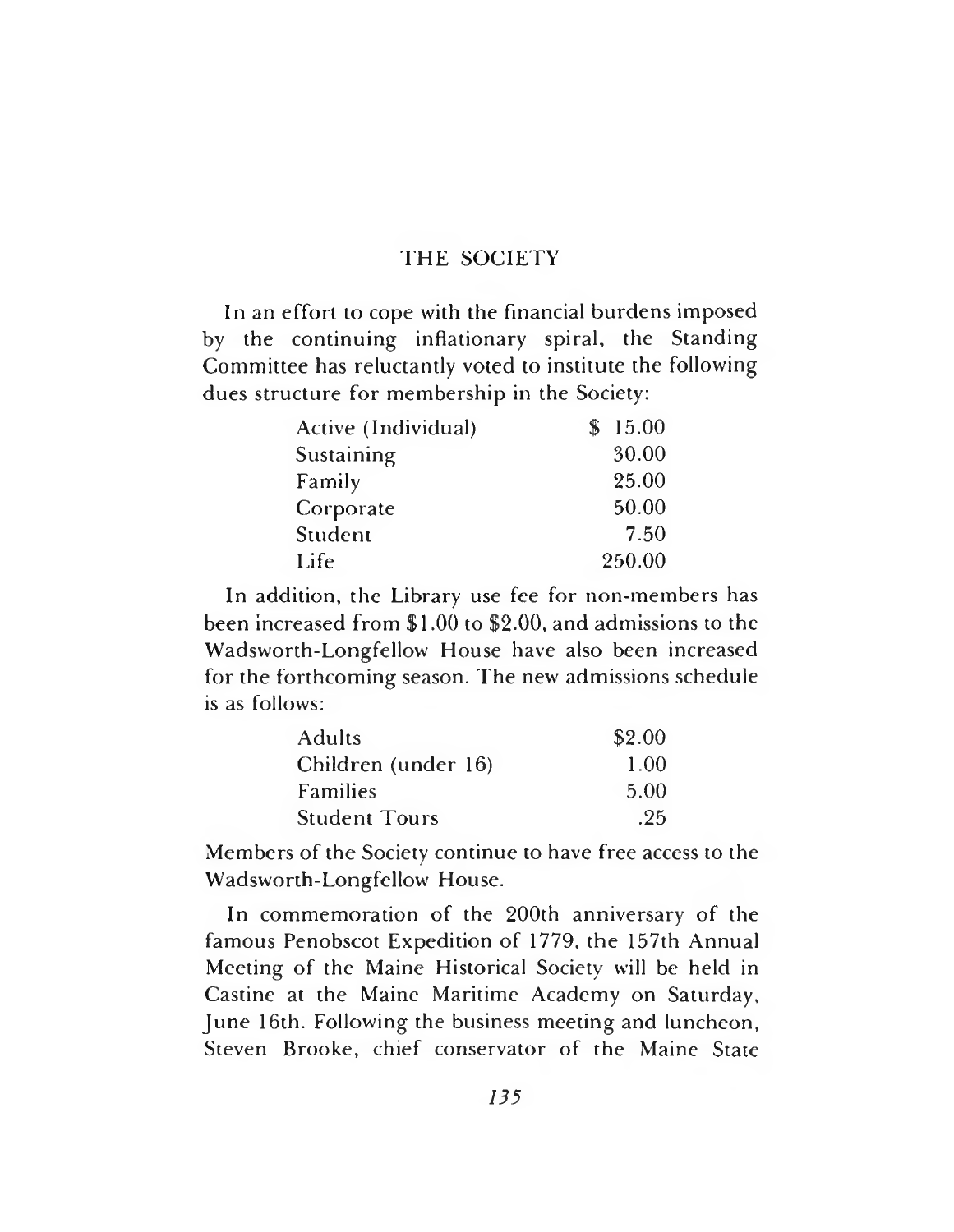Museum, will present a slide lecture focusing on the restoration of the artifacts salvaged in recent years from the wreck of the *Defence*, one of the expedition's armed privateers. More detailed information will be provided at a later date, but, in the meantime, please mark your calendars.

#### *NEW MEMBERS*

*FROM MAINE Alfred:* Mrs. Dorothy M. Hill *Augusta:* Mr. Eben L. Elwell *Bath: Ms. Donna L. McKinnon Cape Elizabeth: Mr.* Weston Pease *Cherryfield:* Mrs. Margery Brown *Cumberland Center:* Mr. Linwood T. Crandall *East Boothbay:* Mrs. Mary R. Calvert *Falmouth:* Miss Cynthia Baker *Fort Fairfield:* Mr. Charles H. Williams *Freeport:* Mrs. Theodora H. Sawyer *Litchfield:* Mr. *Sc* Mrs. George Thompson *Manchester:* Mr. Seward B. Brewster *Orono:* Miss Diane C. Windischhofer *Peaks Island:* Rev. & Mrs. Carl F. Hall *Portland:* Mr. Howard Bodwell, Mrs. Harriet N. Bruns, Mrs. Frances M. Cole, Mrs. Ruth C. Fulton, Mr. Paul H. Graichen, Mrs. Elizabeth D. Johnson, Mrs. Ellen K. Kibler, Mr. John J. McAuliffe II, Mrs. James Munch, Mr. Gerald C. Philbrick, Mrs. Charlotte M. Sinnett, Mr. Henry J. Sinnett *Scarborough:* Mr. Alexander Pratt *Lewiston:* Mr. Robert Cohen *South Portland:* Miss Beth Bailey, Mr. Richard M. Lowe *Westbrook:* Mr. Kenneth E. Maxam *West Scarborough:* Miss Janice A. O'Reilly *Winslow:* Mr. Ben R. Blackwell *York Beach:* Mr. Karl D. Thompson.

*Other States CALIFORNIA Auburn:* Ms. Dorothy Thomsson *ILLINOIS Libertyville:* Mr. Leighton A. Nutting *MASSA-CHUSETTS Amherst:* Miss Holly Cormier *Chestnut Hill:* Mr. Jonathan M. Chu *Weymouth:* Miss Janet J. Bitler *NEVADA Las Vegas:* Mr. John Drew *NEW HAM PSHIRE Concord:* Mr. *Sc* Mrs. Ernest E. Dobson *NEW YORK Utica:* Mrs. Thomas A.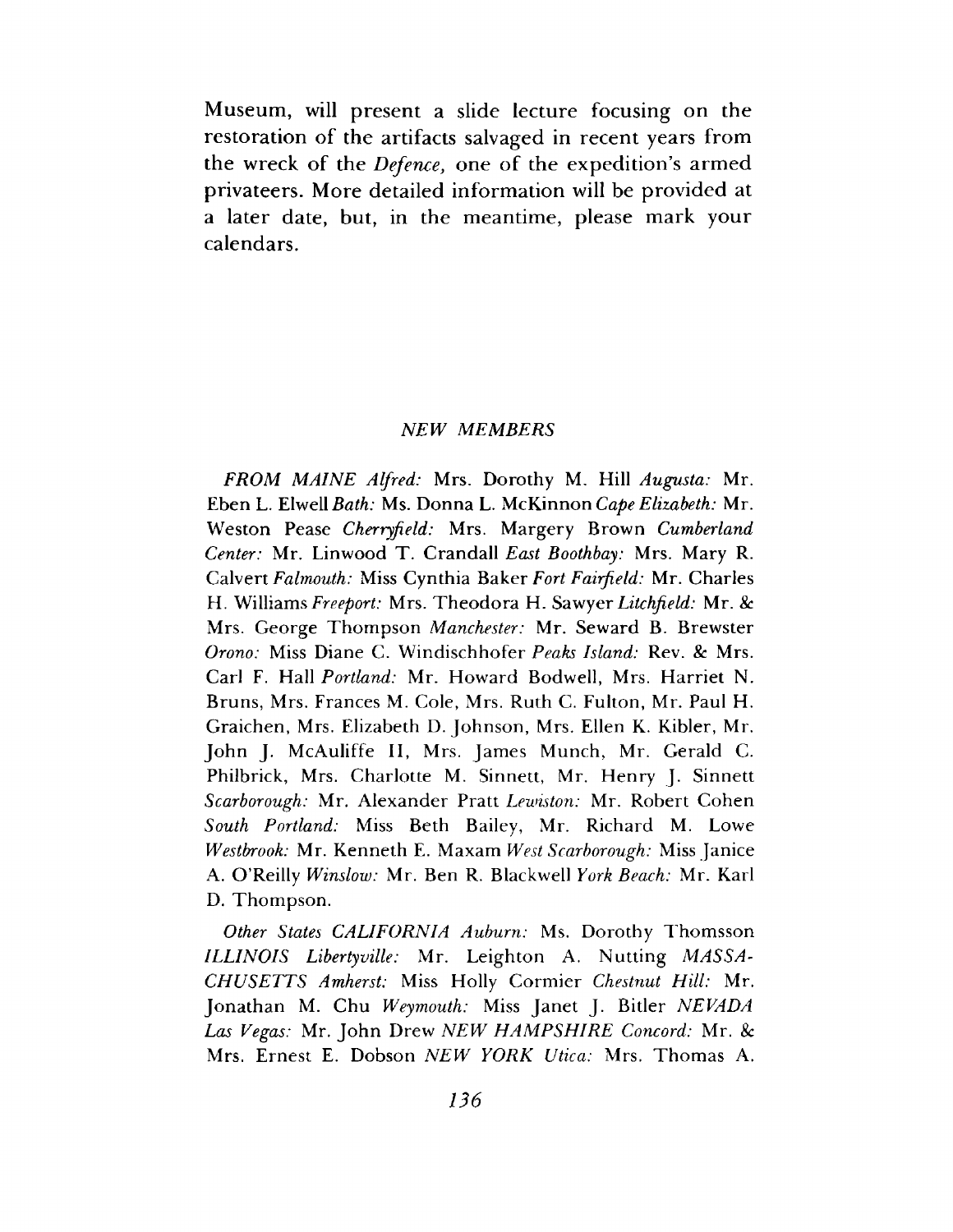Smith *NORTH CAROLINA Raleigh:* Mrs. Edith T. Grosch *OREGON St. Helens:* Mrs. Clarence Sorem *PENNSYLVANIA Philadelphia:* Mr. Samuel Fessenden.

### *LIFE MEMBERS*

Mr. David H. Ela *North Anson*, *Maine*

Dr. John E. Bingley *Strong*, *Maine*